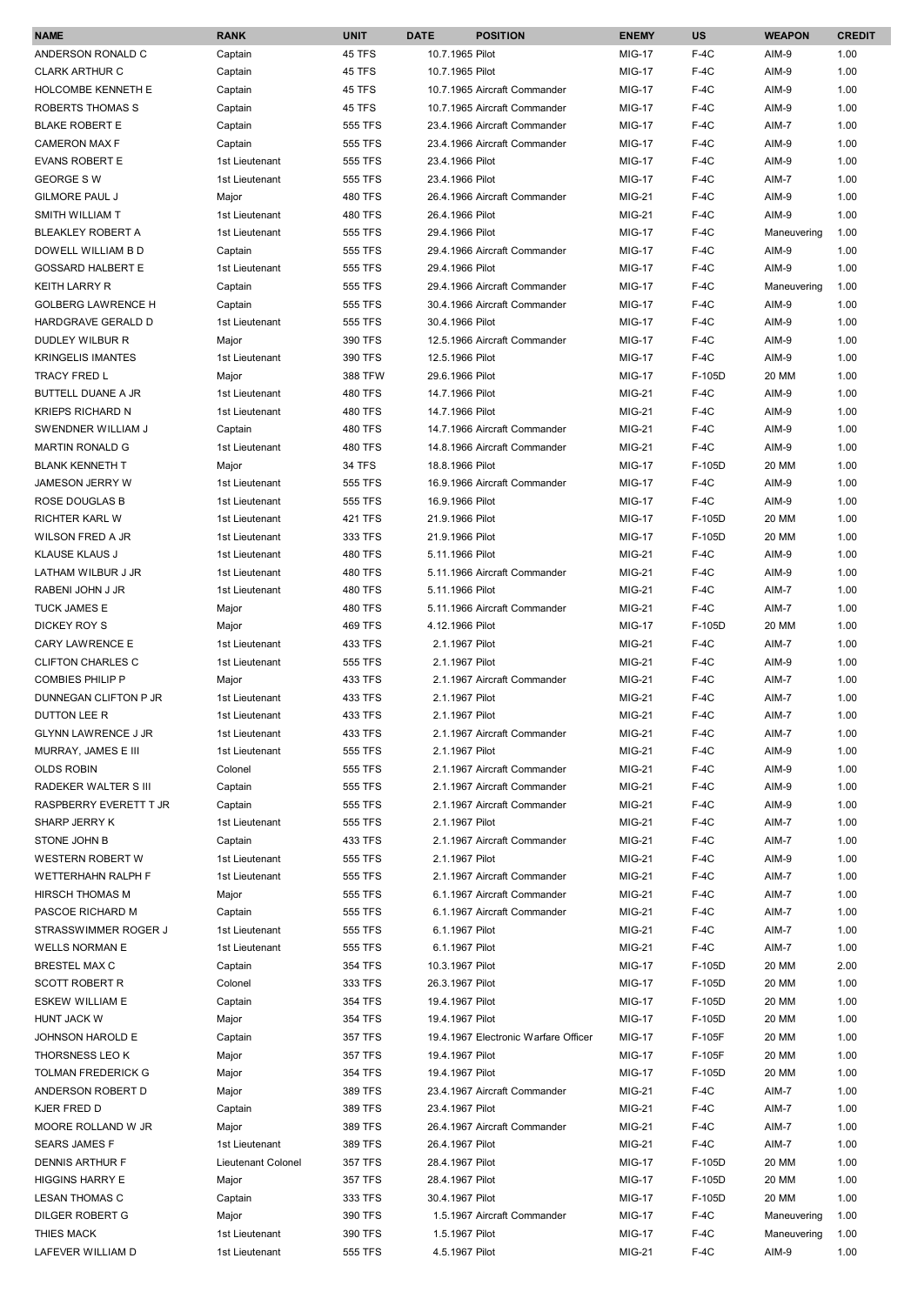| <b>OLDS ROBIN</b>              | Colonel                   | 555 TFS           | 4.5.1967 Aircraft Commander                    | <b>MIG-21</b>                  | $F-4C$           | AIM-9          | 1.00         |
|--------------------------------|---------------------------|-------------------|------------------------------------------------|--------------------------------|------------------|----------------|--------------|
| SUZANNE JACQUES A              | Captain                   | 333 TFS           | 12.5.1967 Pilot                                | <b>MIG-17</b>                  | F-105D           | 20 MM          | 1.00         |
| BEVER MICHAEL R                | 1st Lieutenant            | 433 TFS           | 13.5.1967 Pilot                                | <b>MIG-17</b>                  | $F-4C$           | AIM-7          | 1.00         |
| <b>COUCH CHARLES W</b>         | Captain                   | 354 TFS           | 13.5.1967 Pilot                                | <b>MIG-17</b>                  | F-105D           | 20 MM          | 1.00         |
| <b>GAST PHILIP C</b>           | Lieutenant Colonel        | 354 TFS           | 13.5.1967 Pilot                                | <b>MIG-17</b>                  | F-105D           | 20 MM          | 1.00         |
| HAEFFNER FRED A                | <b>Lieutenant Colonel</b> | 433 TFS           | 13.5.1967 Aircraft Commander                   | <b>MIG-17</b>                  | $F-4C$           | AIM-7          | 1.00         |
| KIRK WILLIAM L                 | Major                     | 433 TFS           | 13.5.1967 Aircraft Commander                   | <b>MIG-17</b>                  | $F-4C$           | AIM-9          | 1.00         |
| OSBORNE CARL D                 | Major                     | 333 TFS           | 13.5.1967 Pilot                                | <b>MIG-17</b>                  | F-105D           | AIM-9          | 1.00         |
| RILLING ROBERT G               | Major                     | 333 TFS           | 13.5.1967 Pilot                                | <b>MIG-17</b>                  | F-105D           | AIM-9          | 1.00         |
| SEAVER MAURICE E JR            | Major                     | <b>44 TFS</b>     | 13.5.1967 Pilot                                | <b>MIG-17</b>                  | F-105D           | 20 MM          | 1.00         |
| WAYNE STEPHEN A                | 1st Lieutenant            | 433 TFS           | 13.5.1967 Pilot                                | <b>MIG-17</b>                  | $F-4C$           | AIM-9          | 1.00         |
| <b>BAKKE SAMUEL O</b>          | Major                     | 480 TFS           | 14.5.1967 Aircraft Commander                   | <b>MIG-17</b>                  | $F-4C$           | AIM-7          | 1.00         |
| CRAIG JAMES T JR               | Captain                   | 480 TFS           | 14.5.1967 Aircraft Commander                   | <b>MIG-17</b>                  | $F-4C$           | 20 MM          | 1.00         |
| DEMUTH STEPHEN H               | 1st Lieutenant            | 480 TFS           | 14.5.1967 Pilot                                | <b>MIG-17</b>                  | $F-4C$           | 20 MM          | 1.00         |
| HARGROVE JAMES A JR            |                           | 480 TFS           | 14.5.1967 Aircraft Commander                   | <b>MIG-17</b>                  | $F-4C$           | 20 MM          | 1.00         |
| LAMBERT ROBERT W               | Major                     | <b>480 TFS</b>    | 14.5.1967 Pilot                                | <b>MIG-17</b>                  | $F-4C$           | AIM-7          | 1.00         |
|                                | Captain                   | <b>480 TFS</b>    | 14.5.1967 Pilot                                | <b>MIG-17</b>                  | $F-4C$           | 20 MM          | 1.00         |
| TALLEY JAMES T                 | 1st Lieutenant            |                   |                                                |                                |                  |                |              |
| <b>COMBIES PHILIP P</b>        | Major                     | 433 TFS           | 20.5.1967 Aircraft Commander                   | <b>MIG-17</b>                  | $F-4C$           | AIM-9          | 1.00         |
| <b>CROKER STEPHEN B</b>        | 1st Lieutenant            | 433 TFS           | 20.5.1967 Pilot                                | <b>MIG-17</b>                  | $F-4C$           | AIM-7          | 1.00         |
| <b>CROKER STEPHEN B</b>        | 1st Lieutenant            | 433 TFS           | 20.5.1967 Pilot                                | <b>MIG-17</b>                  | $F-4C$           | AIM-9          | 1.00         |
| JANCA ROBERT D                 | Major                     | 389 TFS           | 20.5.1967 Aircraft Commander                   | <b>MIG-21</b>                  | $F-4C$           | AIM-9          | 1.00         |
| LAFFERTY DANIEL L              | 1st Lieutenant            | 433 TFS           | 20.5.1967 Pilot                                | <b>MIG-17</b>                  | $F-4C$           | AIM-9          | 1.00         |
| <b>OLDS ROBIN</b>              | Colonel                   | 433 TFS           | 20.5.1967 Aircraft Commander                   | <b>MIG-17</b>                  | $F-4C$           | AIM-7          | 1.00         |
| <b>OLDS ROBIN</b>              | Colonel                   | 433 TFS           | 20.5.1967 Aircraft Commander                   | <b>MIG-17</b>                  | $F-4C$           | AIM-9          | 1.00         |
| PARDO JOHN R                   | Major                     | 433 TFS           | 20.5.1967 Aircraft Commander                   | <b>MIG-17</b>                  | $F-4C$           | AIM-9          | 1.00         |
| ROBERTS WILLIAM E JR           | 1st Lieutenant            | 389 TFS           | 20.5.1967 Pilot                                | <b>MIG-21</b>                  | $F-4C$           | AIM-9          | 1.00         |
| <b>TITUS ROBERT F</b>          | Lieutenant Colonel        | 389 TFS           | 20.5.1967 Aircraft Commander                   | <b>MIG-21</b>                  | $F-4C$           | AIM-7          | 1.00         |
| WAYNE STEPHEN A                | 1st Lieutenant            | 433 TFS           | 20.5.1967 Pilot                                | <b>MIG-17</b>                  | $F-4C$           | AIM-9          | 1.00         |
| ZIMER MILAN                    | 1st Lieutenant            | 389 TFS           | 20.5.1967 Pilot                                | <b>MIG-21</b>                  | $F-4C$           | AIM-7          | 1.00         |
| <b>TITUS ROBERT F</b>          | Lieutenant Colonel        | 389 TFS           | 22.5.1967 Aircraft Commander                   | <b>MIG-21</b>                  | $F-4C$           | 20 MM          | 1.00         |
| <b>TITUS ROBERT F</b>          | Lieutenant Colonel        | 389 TFS           | 22.5.1967 Aircraft Commander                   | <b>MIG-21</b>                  | $F-4C$           | AIM-9          | 1.00         |
| ZIMER MILAN                    | 1st Lieutenant            | 389 TFS           | 22.5.1967 Pilot                                | <b>MIG-21</b>                  | $F-4C$           | 20 MM          | 1.00         |
| ZIMER MILAN                    | 1st Lieutenant            | 389 TFS           | 22.5.1967 Pilot                                | <b>MIG-21</b>                  | $F-4C$           | AIM-9          | 1.00         |
| KUSTER RALPH L JR              | Major                     | 13 TFS            | 3.6.1967 Pilot                                 | <b>MIG-17</b>                  | F-105D           | 20 MM          | 1.00         |
| WIGGINS LARRY D                | Captain                   | <b>469 TFS</b>    | 3.6.1967 Pilot                                 | <b>MIG-17</b>                  | F-105D           | AIM-9/20 MM    | 1.00         |
| <b>GULLICK FRANCIS M</b>       | Captain                   | 555 TFS           | 5.6.1967 Pilot                                 | <b>MIG-17</b>                  | $F-4D$           | AIM-7          | 1.00         |
|                                |                           |                   |                                                |                                |                  |                |              |
| PANKHURST JOHN E               | Captain                   | 480 TFS           | 5.6.1967 Pilot                                 | <b>MIG-17</b>                  | $F-4C$           | 20 MM          | 1.00         |
| PASCOE RICHARD M               | Major                     | 555 TFS           | 5.6.1967 Aircraft Commander                    | <b>MIG-17</b>                  | $F-4C$           | AIM-9          | 1.00         |
| PRIESTER DURWOOD K             | Major                     | <b>480 TFS</b>    | 5.6.1967 Aircraft Commander                    | <b>MIG-17</b>                  | $F-4C$           | 20 MM          | 1.00         |
| RASPBERRY EVERETT T JR         | Captain                   | 555 TFS           | 5.6.1967 Aircraft Commander                    | <b>MIG-17</b>                  | $F-4D$           | AIM-7          | 1.00         |
| <b>WELLS NORMAN E</b>          | Captain                   | 555 TFS           | 5.6.1967 Pilot                                 | <b>MIG-17</b>                  | $F-4C$           | AIM-9          | 1.00         |
| WALDROP DAVID B III            | 1st Lieutenant            | <b>34 TFS</b>     | 23.8.1967 Pilot                                | <b>MIG-17</b>                  | F-105D           | <b>20 MM</b>   | 1.00         |
| RUSSELL DONALD M               | Major                     | 333 TFS           | 18.10.1967 Pilot                               | <b>MIG-17</b>                  | F-105D           | 20 MM          | 1.00         |
| BONGARTZ THEODORE R            | 1st Lieutenant            | 433 TFS           | 24.10.1967 Pilot                               | <b>MIG-21</b>                  | $F-4D$           | 20 MM          | 1.00         |
| KIRK WILLIAM L                 | Major                     | 433 TFS           | 24.10.1967 Aircraft Commander                  | <b>MIG-21</b>                  | F-4D             | 20 MM          | 1.00         |
| COBB LARRY D                   | Captain                   | 555 TFS           | 26.10.1967 Aircraft Commander                  | <b>MIG-17</b>                  | F-4D             | AIM-4          | 1.00         |
| <b>GORDON WILLIAM S III</b>    | Captain                   | 555 TFS           | 26.10.1967 Aircraft Commander                  | <b>MIG-17</b>                  | F-4D             | AIM-7          | 1.00         |
|                                |                           |                   |                                                | <b>MIG-17</b>                  |                  |                |              |
| LAVOY ALAN A                   | Captain                   | 555 TFS           | 26.10.1967 Pilot                               |                                | F-4D             | AIM-4          | 1.00         |
| LOGEMAN JOHN D JR              | Captain                   | 555 TFS           | 26.10.1967 Aircraft Commander                  | <b>MIG-17</b>                  | F-4D             | AIM-7          | 1.00         |
| <b>MCCOY FREDERICK E II</b>    | 1st Lieutenant            | 555 TFS           | 26.10.1967 Pilot                               | <b>MIG-17</b>                  | F-4D             | AIM-7          | 1.00         |
| MONSEES JAMES H                | 1st Lieutenant            | 555 TFS           | 26.10.1967 Pilot                               | <b>MIG-17</b>                  | F-4D             | AIM-7          | 1.00         |
| <b>BASEL GENE I</b>            | Captain                   | 354 TFS           | 27.10.1967 Pilot                               | <b>MIG-17</b>                  | F-105D           | 20 MM          | 1.00         |
| MCKINNEY GEORGE H JR           | 1st Lieutenant            | 435 TFS           | 6.11.1967 Pilot                                | <b>MIG-17</b>                  | F-4D             | 20 MM          | 2.00         |
| SIMMONDS DARRELL D             | Captain                   | 435 TFS           | 6.11.1967 Aircraft Commander                   | <b>MIG-17</b>                  | $F-4D$           | 20 MM          | 2.00         |
| BAKER DOYLE D (USMC)           | Captain                   | 13 TFS            | 17.12.1967 Aircraft Commander                  | <b>MIG-17</b>                  | $F-4D$           | AIM-4          | 1.00         |
| RYAN JOHN D JR                 | 1st Lieutenant            | 13 TFS            | 17.12.1967 Pilot                               | <b>MIG-17</b>                  | $F-4D$           | AIM-4          | 1.00         |
| DALTON WILLIAM M               | Major                     | 333 TFS           | 19.12.1967 Pilot                               | <b>MIG-17</b>                  | F-105F           | 20 MM          | 0.50         |
| DREW PHILIP M                  | Captain                   | 357 TFS           | 19.12.1967 Pilot                               | <b>MIG-17</b>                  | F-105F           | 20 MM          | 1.00         |
| <b>GRAHAM JAMES L</b>          | Major                     | 333 TFS           | 19.12.1967 Electronic Warfare Officer          | <b>MIG-17</b>                  | F-105F           | 20 MM          | 0.50         |
| MCKINNEY GEORGE H JR           | 1st Lieutenant            | 435 TFS           | 19.12.1967 Pilot                               | <b>MIG-17</b>                  | $F-4D$           | 20 MM          | 0.50         |
| MOORE JOSEPH D                 | Major                     | 435 TFS           | 19.12.1967 Aircraft Commander                  | <b>MIG-17</b>                  | $F-4D$           | 20 MM          | 0.50         |
| WHEELER WILLIAM H              | Major                     | 357 TFS           | 19.12.1967 Electronic Warfare Officer          | <b>MIG-17</b>                  | F-105F           | 20 MM          | 1.00         |
| BOGOSLOFSKI BERNARD J          | Major                     | 433 TFS           | 3.1.1968 Aircraft Commander                    | <b>MIG-17</b>                  | F-4D             | 20 MM          | 1.00         |
| HUSKEY RICHARD L               | Captain                   | 433 TFS           | 3.1.1968 Pilot                                 | <b>MIG-17</b>                  | F-4D             | 20 MM          | 1.00         |
| MULDOON MICHAEL D              | 1st Lieutenant            | 435 TFS           | 3.1.1968 Pilot                                 | <b>MIG-17</b>                  | F-4D             | AIM-4          | 1.00         |
| SQUIER CLAYTON K               | Lieutenant Colonel        | 435 TFS           | 3.1.1968 Aircraft Commander                    | <b>MIG-17</b>                  | F-4D             | AIM-4          | 1.00         |
| SIMONET KENNETH A              | Major                     | 435 TFS           | 18.1.1968 Aircraft Commander                   | <b>MIG-17</b>                  | $F-4D$           | AIM-4          | 1.00         |
| SMITH WAYNE O<br>HILL ROBERT G | 1st Lieutenant<br>Captain | 435 TFS<br>13 TFS | 18.1.1968 Pilot<br>5.2.1968 Aircraft Commander | <b>MIG-17</b><br><b>MIG-21</b> | $F-4D$<br>$F-4D$ | AIM-4<br>AIM-4 | 1.00<br>1.00 |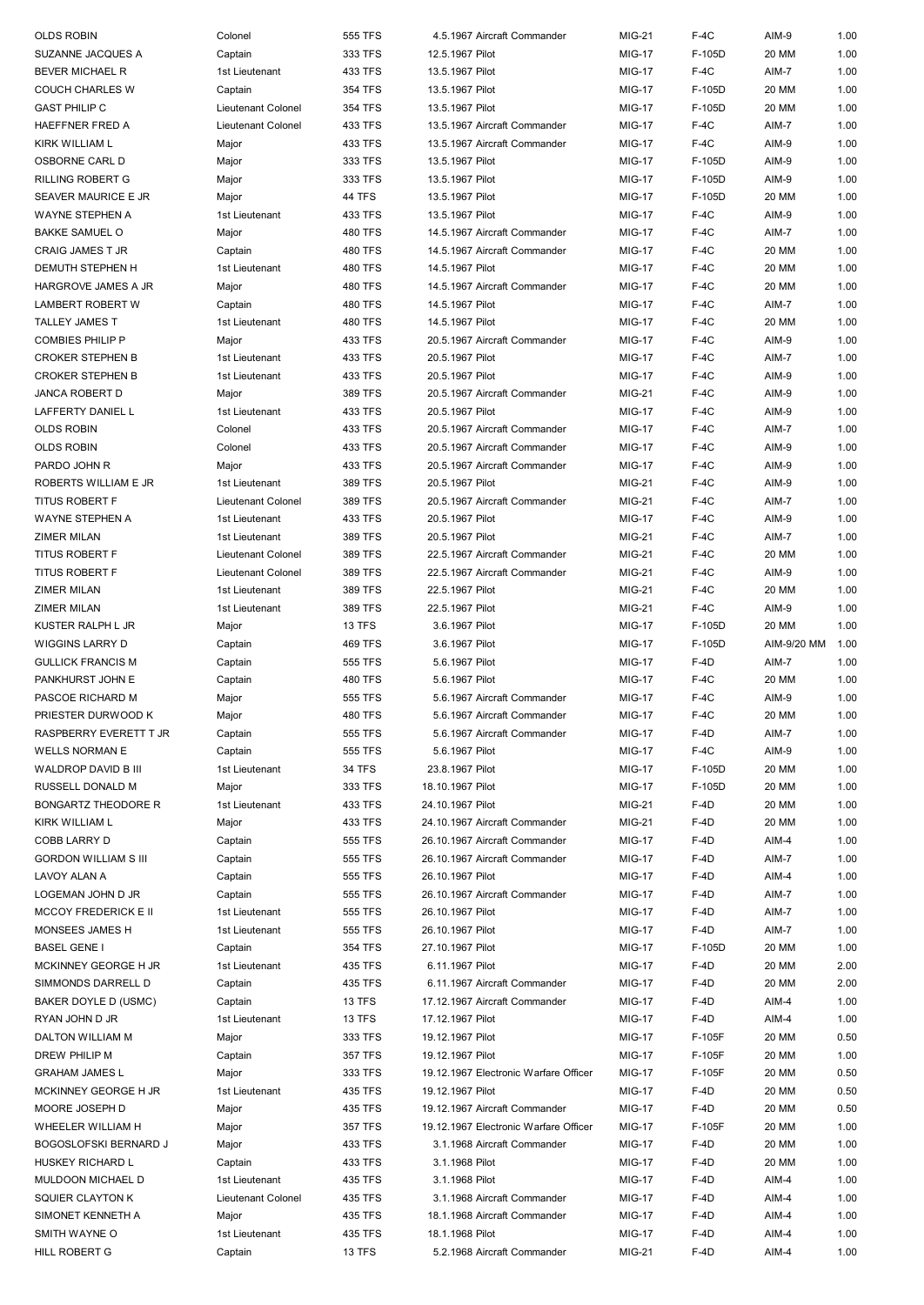| HUNEKE BRUCE V            | 1st Lieutenant       | 13 TFS        | 5.2.1968 Pilot                   | <b>MIG-21</b> | $F-4D$ | AIM-4 | 1.00 |
|---------------------------|----------------------|---------------|----------------------------------|---------------|--------|-------|------|
| BATTISTA ROBERT B         | 1st Lieutenant       | 433 TFS       | 6.2.1968 Pilot                   | <b>MIG-21</b> | $F-4D$ | AIM-7 | 1.00 |
| <b>BOLES ROBERT H</b>     | Captain              | 433 TFS       | 6.2.1968 Aircraft Commander      | <b>MIG-21</b> | $F-4D$ | AIM-7 | 1.00 |
| LANG ALFRED E JR          | Lieutenant Colonel   | 435 TFS       | 12.2.1968 Aircraft Commander     | <b>MIG-21</b> | $F-4D$ | AIM-7 | 1.00 |
| <b>MOSS RANDY P</b>       | 1st Lieutenant       | 435 TFS       | 12.2.1968 Pilot                  | <b>MIG-21</b> | $F-4D$ | AIM-7 | 1.00 |
| FEIGHNY JAMES P JR        | 1st Lieutenant       | 435 TFS       | 14.2.1968 Pilot                  | <b>MIG-17</b> | $F-4D$ | AIM-7 | 1.00 |
|                           |                      |               |                                  |               |        |       |      |
| VOIGT TED L II            | 1st Lieutenant       | 555 TFS       | 14.2.1968 Pilot                  | <b>MIG-17</b> | $F-4D$ | 20 MM | 1.00 |
| WILLIAMS DAVID O JR       | Colonel              | 435 TFS       | 14.2.1968 Aircraft Commander     | <b>MIG-17</b> | F-4D   | AIM-7 | 1.00 |
| HOWERTON REX D            | Major                | 555 TFS       | 14.2.1969 Aircraft Commander     | <b>MIG-17</b> | $F-4D$ | 20 MM | 1.00 |
| LOCHER ROGER C            | 1st Lieutenant       | 555 TFS       | 21.2.1972 Weapon Systems Officer | <b>MIG-21</b> | $F-4D$ | AIM-7 | 1.00 |
| LODGE ROBERT A            | Major                | 555 TFS       | 21.2.1972 Aircraft Commander     | MIG-21        | F-4D   | AIM-7 | 1.00 |
| HODGDON LEIGH A           | 1st Lieutenant       | 555 TFS       | 1.3.1972 Weapon Systems Officer  | MIG-21        | $F-4D$ | AIM-7 | 1.00 |
|                           |                      |               |                                  |               |        |       |      |
| KITTINGER JOSEPH W JR     | Lieutenant Colonel   | 555 TFS       | 1.3.1972 Aircraft Commander      | MIG-21        | F-4D   | AIM-7 | 1.00 |
| OLMSTED FREDERICK S JR    | Captain              | <b>13 TFS</b> | 30.3.1972 Aircraft Commander     | MIG-21        | F-4D   | AIM-7 | 1.00 |
| <b>VOLLOY GERALD R</b>    | Captain              | <b>13 TFS</b> | 30.3.1972 Weapon Systems Officer | <b>MIG-21</b> | F-4D   | AIM-7 | 1.00 |
| CHERRY EDWARD D           | Major                | <b>13 TFS</b> | 16.4.1972 Aircraft Commander     | MIG-21        | F-4D   | AIM-7 | 1.00 |
| FEINSTEIN JEFFREY S       | Captain              | <b>13 TFS</b> | 16.4.1972 Weapon Systems Officer | <b>MIG-21</b> | F-4D   | AIM-7 | 1.00 |
| MAAS STUART W             | Captain              | 13 TFS        | 16.4.1972 Weapon Systems Officer | <b>MIG-21</b> | $F-4D$ | AIM-7 | 1.00 |
| NULL JAMES C              | Captain              | 523 TFS       | 16.4.1972 Aircraft Commander     | <b>MIG-21</b> | $F-4D$ | AIM-7 | 1.00 |
|                           |                      |               |                                  |               |        |       |      |
| OLMSTED FREDERICK S JR    | Captain              | 13 TFS        | 16.4.1972 Aircraft Commander     | <b>MIG-21</b> | F-4D   | AIM-7 | 1.00 |
| VAHUE MICHAEL D           | Captain              | 523 TFS       | 16.4.1972 Weapon Systems Officer | <b>MIG-21</b> | F-4D   | AIM-7 | 1.00 |
| <b>CREWS BARTON P</b>     | Major                | 13 TFS        | 8.5.1972 Aircraft Commander      | <b>MIG-19</b> | F-4D   | AIM-7 | 1.00 |
| JONES KEITH W JR          | Captain              | 13 TFS        | 8.5.1972 Weapon Systems Officer  | <b>MIG-19</b> | F-4D   | AIM-7 | 1.00 |
| LOCHER ROGER C            | 1st Lieutenant       | 555 TFS       | 8.5.1972 Weapon Systems Officer  | <b>MIG-21</b> | $F-4D$ | AIM-7 | 1.00 |
| <b>LODGE ROBERT A</b>     | Major                | 555 TFS       | 8.5.1972 Aircraft Commander      | <b>MIG-21</b> | $F-4D$ | AIM-7 | 1.00 |
| DEBELLEVUE CHARLES B      | Captain              | 555 TFS       | 10.5.1972 Weapon Systems Officer | <b>MIG-21</b> | F-4D   | AIM-7 | 1.00 |
| EAVES STEPHEN D           |                      | 555 TFS       |                                  | MIG-21        | F-4D   | AIM-7 | 1.00 |
|                           | Captain              |               | 10.5.1972 Weapon Systems Officer |               |        |       |      |
| LOCHER ROGER C            | 1st Lieutenant       | 555 TFS       | 10.5.1972 Weapon Systems Officer | MIG-21        | $F-4D$ | AIM-7 | 1.00 |
| LODGE ROBERT A            | Major                | 555 TFS       | 10.5.1972 Aircraft Commander     | <b>MIG-21</b> | $F-4D$ | AIM-7 | 1.00 |
| MARKLE JOHN D             | 1st Lieutenant       | 555 TFS       | 10.5.1972 Aircraft Commander     | MIG-21        | $F-4D$ | AIM-7 | 1.00 |
| RITCHIE RICHARD S         | Captain              | 555 TFS       | 10.5.1972 Aircraft Commander     | <b>MIG-21</b> | $F-4D$ | AIM-7 | 1.00 |
| <b>BELL JAMES R</b>       | 1st Lieutenant       | 555 TFS       | 11.5.1972 Aircraft Commander     | <b>MIG-21</b> | F-4D   | AIM-7 | 1.00 |
| NICHOLS STEPHEN E         | Captain              | 555 TFS       | 11.5.1972 Aircraft Commander     | <b>MIG-21</b> | F-4D   | AIM-7 | 1.00 |
| COONEY JAMES P            | Lieutenant Colonel   | 555 TFS       | 12.5.1972 Weapon Systems Officer | <b>MIG-19</b> | F-4D   | AIM-7 | 1.00 |
| FRYE WAYNE T              | Lieutenant Colonel   | 555 TFS       | 12.5.1972 Aircraft Commander     | MIG-19        | F-4D   | AIM-7 | 1.00 |
| BEATTY JAMES M JR         | Captain              | 35 TFS        | 23.5.1972 Aircraft Commander     | MIG-21        | $F-4E$ | 20 MM | 1.00 |
|                           |                      |               |                                  |               |        |       |      |
| BECKERS LYLE L            | Lieutenant Colonel   | 35 TFS        | 23.5.1972 Aircraft Commander     | <b>MIG-19</b> | $F-4E$ | AIM-7 | 1.00 |
| HUWE JOHN F               | Captain              | 35 TFS        | 23.5.1972 Weapon Systems Officer | <b>MIG-19</b> | $F-4E$ | AIM-7 | 1.00 |
| SUMNER JAMES M            | 1st Lieutenant       | <b>35 TFS</b> | 23.5.1972 Weapon Systems Officer | <b>MIG-21</b> | $F-4E$ | 20 MM | 1.00 |
| FEINSTEIN JEFFREY S       | Captain              | 13 TFS        | 31.5.1972 Weapon Systems Officer | MIG-21        | $F-4E$ | AIM-9 | 1.00 |
| LEONARD BRUCE G JR        | Captain              | 13 TFS        | 31.5.1972 Aircraft Commander     | MIG-21        | $F-4E$ | AIM-9 | 1.00 |
| PETTIT LAWRENCE H         | Captain              | 555 TFS       | 31.5.1972 Weapon Systems Officer | MIG-21        | F-4D   | AIM-7 | 1.00 |
| RITCHIE RICHARD S         | Captain              | 555 TFS       | 31.5.1972 Aircraft Commander     | MIG-21        | $F-4D$ | AIM-7 | 1.00 |
| HANDLEY PHILIP W          | Major                | <b>58 TFS</b> | 2.6.1972 Aircraft Commander      | <b>MIG-19</b> | $F-4E$ | 20 MM | 1.00 |
| SMALLWOOD JOHN J          | 1st Lieutenant       | <b>58 TFS</b> | 2.6.1972 Weapon Systems Officer  | MIG-19        | $F-4E$ | 20 MM | 1.00 |
| CHRISTIANSEN VON R        | Lieutenant Colonel   | 469 TFS       | 21.6.1972 Aircraft Commander     |               |        | AIM-9 | 1.00 |
|                           |                      |               |                                  | MIG-21        | $F-4E$ |       |      |
| HARDEN KAYE M             | Major                | 469 TFS       | 21.6.1972 Weapon Systems Officer | <b>MIG-21</b> | $F-4E$ | AIM-9 | 1.00 |
| DEBELLEVUE CHARLES B      | Captain              | 555 TFS       | 8.7.1972 Weapon Systems Officer  | MIG-21        | $F-4E$ | AIM-7 | 2.00 |
| HARDY RICHARD F           | Captain              | 4 TFS         | 8.7.1972 Aircraft Commander      | MIG-21        | $F-4E$ | AIM-7 | 1.00 |
| LEWINSKI PAUL T           | Captain              | 4 TFS         | 8.7.1972 Weapon Systems Officer  | MIG-21        | $F-4E$ | AIM-7 | 1.00 |
| RITCHIE RICHARD S         | Captain              | 555 TFS       | 8.7.1972 Aircraft Commander      | MIG-21        | $F-4E$ | AIM-7 | 2.00 |
| BAILEY CARL G             | Lieutenant Colonel   | <b>13 TFS</b> | 18.7.1972 Aircraft Commander     | MIG-21        | F-4D   | AIM-9 | 1.00 |
| FEINSTEIN JEFFREY S       | Captain              | <b>13 TFS</b> | 18.7.1972 Weapon Systems Officer | MIG-21        | F-4D   | AIM-9 | 1.00 |
| BAILEY CARL G             | Lieutenant Colonel   | <b>13 TFS</b> | 29.7.1972 Aircraft Commander     | MIG-21        | F-4D   | AIM-7 | 1.00 |
| FEINSTEIN JEFFREY S       |                      |               |                                  |               |        |       |      |
|                           | Captain              | <b>13 TFS</b> | 29.7.1972 Weapon Systems Officer | MIG-21        | F-4D   | AIM-7 | 1.00 |
| IMAYE STANLEY M           | Captain              | 4 TFS         | 29.7.1972 Weapon Systems Officer | MIG-21        | $F-4E$ | AIM-7 | 1.00 |
| TAFT GENE E               | Lieutenant Colonel   | 4 TFS         | 29.7.1972 Aircraft Commander     | MIG-21        | $F-4E$ | AIM-7 | 1.00 |
| ETTEL MICHAEL J (USN)     | Lieutenant Commander | <b>58 TFS</b> | 12.8.1972 Weapon Systems Officer | MIG-21        | $F-4E$ | AIM-7 | 1.00 |
| RICHARD LAWRENCE G (USMC) | Captain              | <b>58 TFS</b> | 12.8.1972 Aircraft Commander     | MIG-21        | $F-4E$ | AIM-7 | 1.00 |
| MASSEN MARK A             | Captain              | 336 TFS       | 15.8.1972 Weapon Systems Officer | <b>MIG-21</b> | $F-4E$ | AIM-7 | 1.00 |
| SHEFFLER FRED W           | Captain              | 336 TFS       | 15.8.1972 Aircraft Commander     | MIG-21        | $F-4E$ | AIM-7 | 1.00 |
| BETTINE FRANK J           | Captain              | 4 TFS         | 19.8.1972 Weapon Systems Officer | MIG-21        | $F-4E$ | AIM-7 | 1.00 |
| WHITE SAMMY C             | Captain              | 4 TFS         | 19.8.1972 Aircraft Commander     | MIG-21        | $F-4E$ | AIM-7 | 1.00 |
|                           |                      |               |                                  |               |        |       |      |
| DEBELLEVUE CHARLES B      | Captain              | 555 TFS       | 28.8.1972 Weapon Systems Officer | MIG-21        | F-4D   | AIM-7 | 1.00 |
| RITCHIE RICHARD S         | Captain              | 555 TFS       | 28.8.1972 Aircraft Commander     | MIG-21        | F-4D   | AIM-7 | 1.00 |
| LUCAS JON I               | Major                | 34 TFS        | 2.9.1972 Aircraft Commander      | <b>MIG-19</b> | $F-4E$ | AIM-7 | 1.00 |
| MALLOY DOUGLAS G          | 1st Lieutenant       | 35 TFS        | 2.9.1972 Weapon Systems Officer  | <b>MIG-19</b> | $F-4E$ | AIM-7 | 1.00 |
| DEBELLEVUE CHARLES B      | Captain              | 555 TFS       | 9.9.1972 Weapon Systems Officer  | MIG-19        | $F-4D$ | AIM-9 | 2.00 |
| HARGROVE WILLIAM S        | 1st Lieutenant       | 555 TFS       | 9.9.1972 Weapon Systems Officer  | MIG-21        | $F-4D$ | 20 MM | 1.00 |
|                           |                      |               |                                  |               |        |       |      |